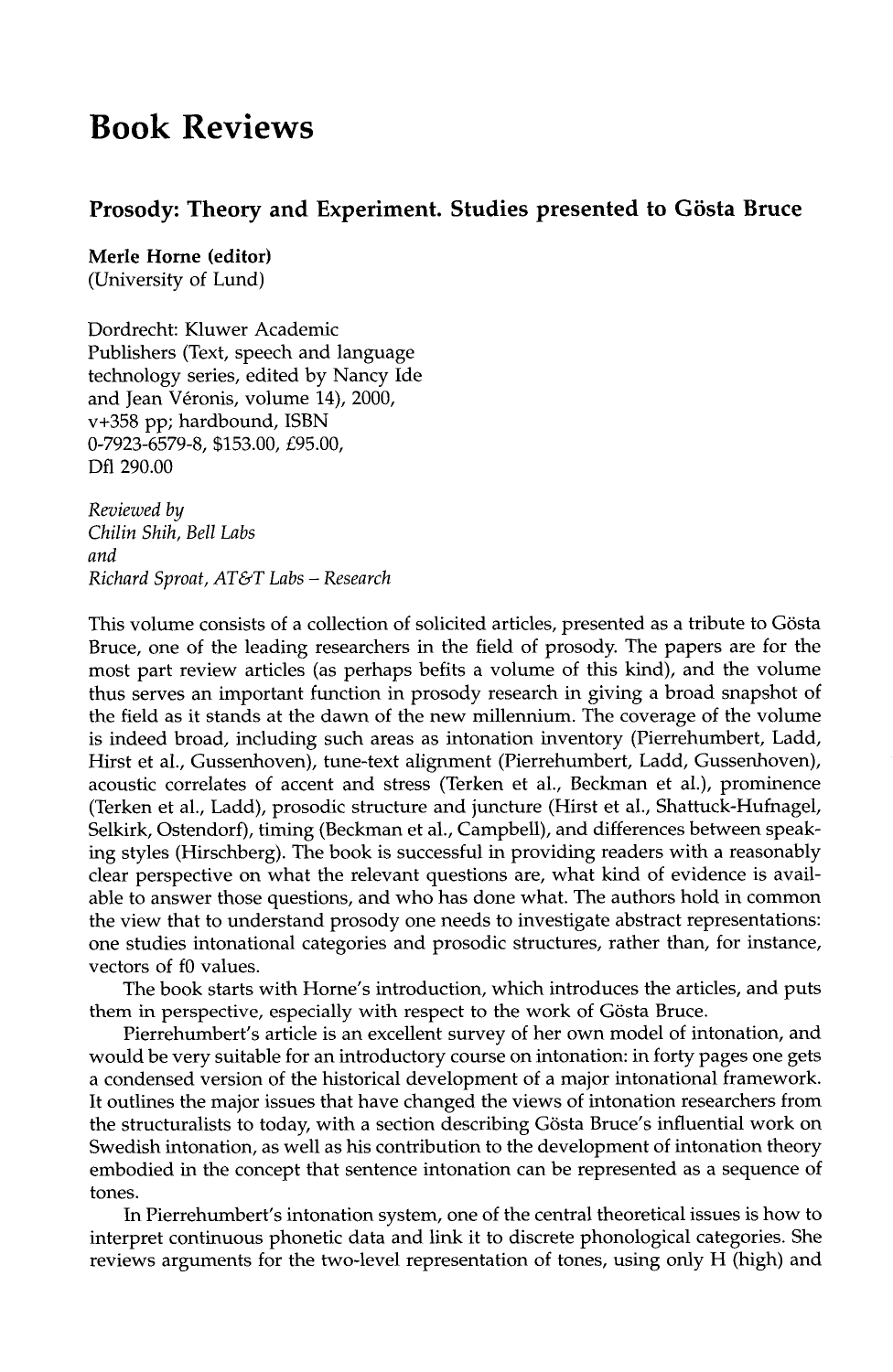L (low), as well as the arguments surrounding the assignment of accent categories. Downstep data provides a crucial argument against multiple levels of tonal representation. The argument goes as follows: Each successive downstepped tone clearly sounds distinct, and in some languages the distinctions are phonological. It can also be demonstrated that one can have as many downstepped pitch levels as are allowed by performance factors such as utterance length. If one were to represent each distinct level phonologically, then the conventional four levels proposed early on by structuralists, or any predetermined number of levels for that matter, are not enough. A more coherent treatment is to use minimal phonological levels—in this case, H and L--to implement the phonemic distinctions and phonetic models to predict gradient pitch height. The downstep data has been successfully treated in this way.

The same philosophy applies to the classification of accent inventories. Nuclear accent and pre-nuclear accent in English declarative sentences have different peak alignment patterns. Is it possible that they belong to the same underlying accent category? Pierrehumbert suggests that the answer is yes and reviews arguments supporting this treatment. Many factors affect the alignment pattern of the f0 peak with the stressed syllable. But there is no need to posit a different category whenever one sees surface variations, so long as the surface variations can be predicted by a phonetic model from a unique phonological representation.

It is interesting to read Ladd's paper right after Pierrehumbert's. Ladd plays devil's advocate and raises three questions directly addressing the issue of intonation representation in Pierrehumbert's framework:

- 1. What is a tone? There is a level of abstraction in Pierrehumbert's tonal inventory involving mismatches in the assignment of H and L on the one hand, and turning points in surface pitch contours on the other hand. Should one take the turning points in surface intonation contour more seriously?
- 2. What is the meaning of the starred tone, as in the "\*" of  $H^*+L$  or  $L^*+H$ ? Ladd suggests that the starred tone should be the landing site of emphasis, and he expects  $H^*$  to go higher and  $L^*$  to go lower under emphasis. Under this assumption, he raises the issue of Bruce's (1987) re-analysis of his Swedish data, which assigned H+L\* to accent I and H\*+L to accent II. Fant and Krukenberg (1994) reported that, under focus, the pitch of the low tone in accent  $II(H^*+L)$  is lower, while the pitch of all targets in accent I (H+L\*) are raised.
- 3. Is the tune-text association convention as mediated by the star really meaningful? Ladd raises the question of Greek L+H tone, where L is aligned right before the stressed syllable and H is aligned right after the stressed syllable. Ladd's concern is that, in this case, nothing is actually aligned with the stressed syllable. It is also implied that in languages such as English or Greek, the tune-text association may not be as rigid as in a tone language such as Yoruba (see below).

Ladd's questions reiterate the theme raised by Pierrehumbert on the difficulty of separating phonetic variation from phonological representations. In a sense, the Greek L+H case remains true to the autosegmental spirit of tune-text association: the star of the text provides an anchor, and alignment of the tune is made with reference to this anchor. As long as the facts are clear, an alignment model can be built successfully, referring to the whole contour or to any number of points along the contour. The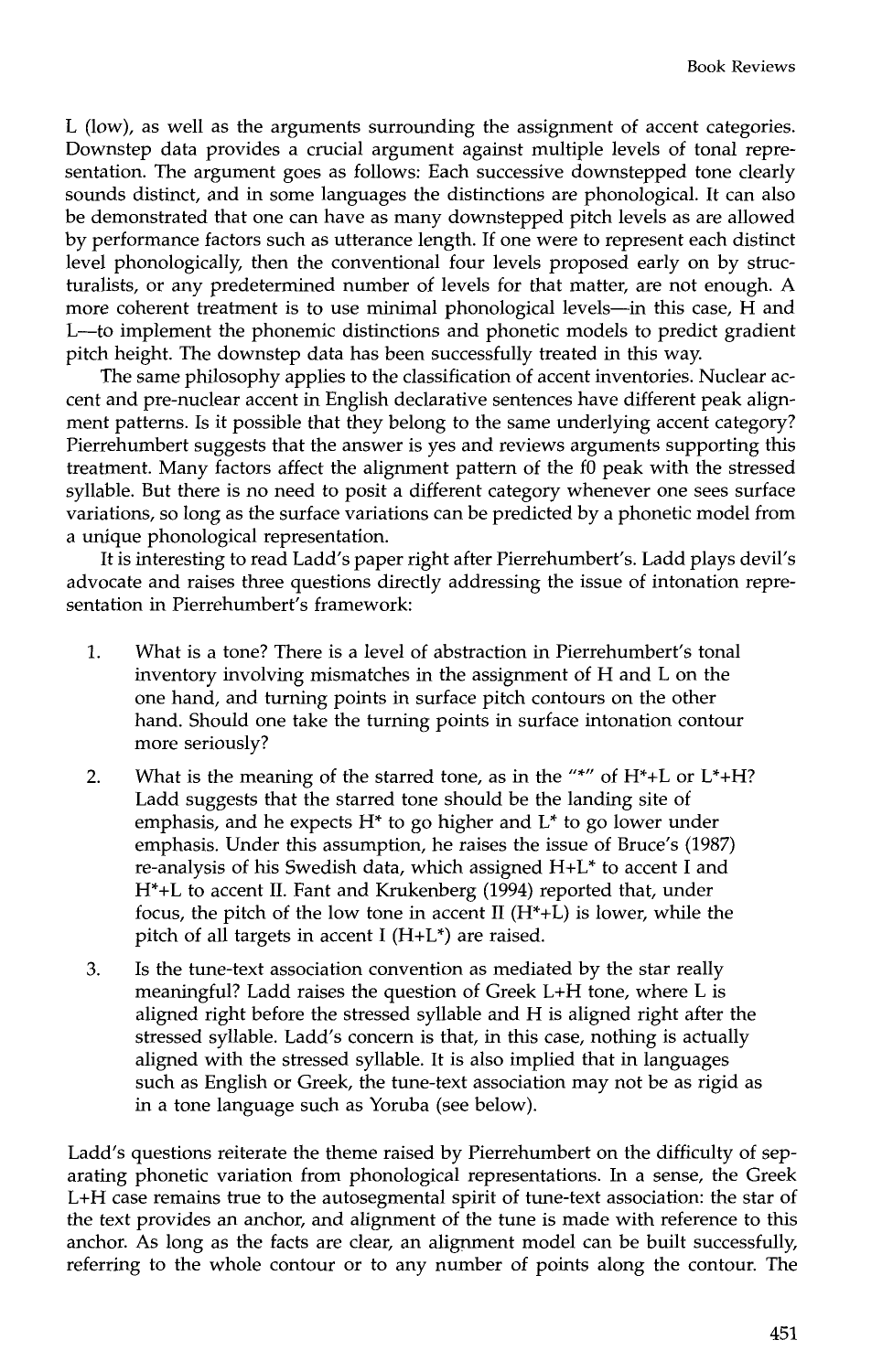alignment model can be quite complicated (see van Santen and M6bius [2000]) and the predicted tone landing site can be quite far from the anchor.

In addition, it turns out that the tune-text misalignment in a tone language can be substantially more dramatic than the Greek case described by Ladd. In Mandarin Chinese (Shih and Kochanski 2000; Xu 2001), it is not uncommon to have a tone target shifted completely off the syllable it originates from. In Yoruba (Laniran 1992), a target can be delayed by several syllables. In a tone language, both the tonal inventory and the ideal, phonological tune-text alignment are known. So when the tune and text alignment are off by a few syllables, one has no choice but to acknowledge the misalignment and to zero in on an alignment model predicting the alignment pattern. When dealing with a non-tone language, it is not as easy to ascertain a case of longdistance misalignment and one often ends up with a phonological analysis that is closer to surface observables.

The paper of Hirst, Di Cristo, and Espesser is an overview of their intonation model, providing a contrast to the ToBI-based articles in the book. Theirs is an automated intonation model used for speech analysis and synthesis. The MOMEL algorithm analyzes f0 curves, smoothing out some of the micro-prosody and finding target points in the f0 contours. The target points are converted to the INTSINT transcription system. Basically, INTSINT defines the highest and lowest targets in the utterance as H (high) and B (bottom), respectively. Other phrase-initial targets are labeled as M (mid). The rest of the targets in the utterance are assigned labels reflecting relative relations with preceding and following targets: L (low), U (up), D (down), S (same). It should be apparent from this description that the analysis part of the system is language-independent: it depends on speech signals rather than on language knowledge. For the purpose of synthesis, some level of language knowledge is needed to write or to train a language-dependent intonation grammar. The fO contours will then be generated from the targets predicted by the grammar.

Terken and Hermes provide a comprehensive review of the literature on prominence perception; readers get a clear sense of what questions should be asked and have been asked, even though the answers may not always be clear. One central issue addressed in this article is the question of what makes two accents sound equally prominent. Interesting experiments have been done comparing different pitch accents, as well as pitch accents in different pitch registers (e.g., male vs. female), in different positions of a sentence, and with or without a declining baseline. Technical questions revolve around what the correct thing is to measure (pitch excursion, or pitch-level difference), and in which scale (Hz, BART, Mel, or ERB). The data support a general declination model, in which early accents are bigger and higher than later, equally prominent accents. The tilt of the baseline has an effect on the perception of prominence. Among different pitch accents with equal excursion size, falling pitch accents lend more prominence than rising or rise-fall accents.

Gussenhoven's contribution presents new work on a lexical tone contrast in the Roermond dialect of Dutch. Roermond Dutch, like other Limburg dialects, has a lexical accentual system reminiscent of that of Swedish. There are two types of accent. Words with Accent I have no lexically prespecified tone. Accent II words, following Gussenhoven's analysis, have a high (H) tone linked to the second mora of the accented syllable: note, therefore, that Accent II can only occur in words where the syllable that would bear the accent is bimoraic. Accent II displays a number of interesting features. First, if no boundary tone and no pitch accent is associated with the accented syllable, the H does not surface. Second, if a low (L) pitch accent is associated with the syllable, the H transmutes to a L so that you get a sequence L\*L. Third, and most interesting, a boundary tone—L<sub>i</sub> or H<sub>i</sub>L<sub>i</sub>—apparently shows up *before* the Accent II high. So an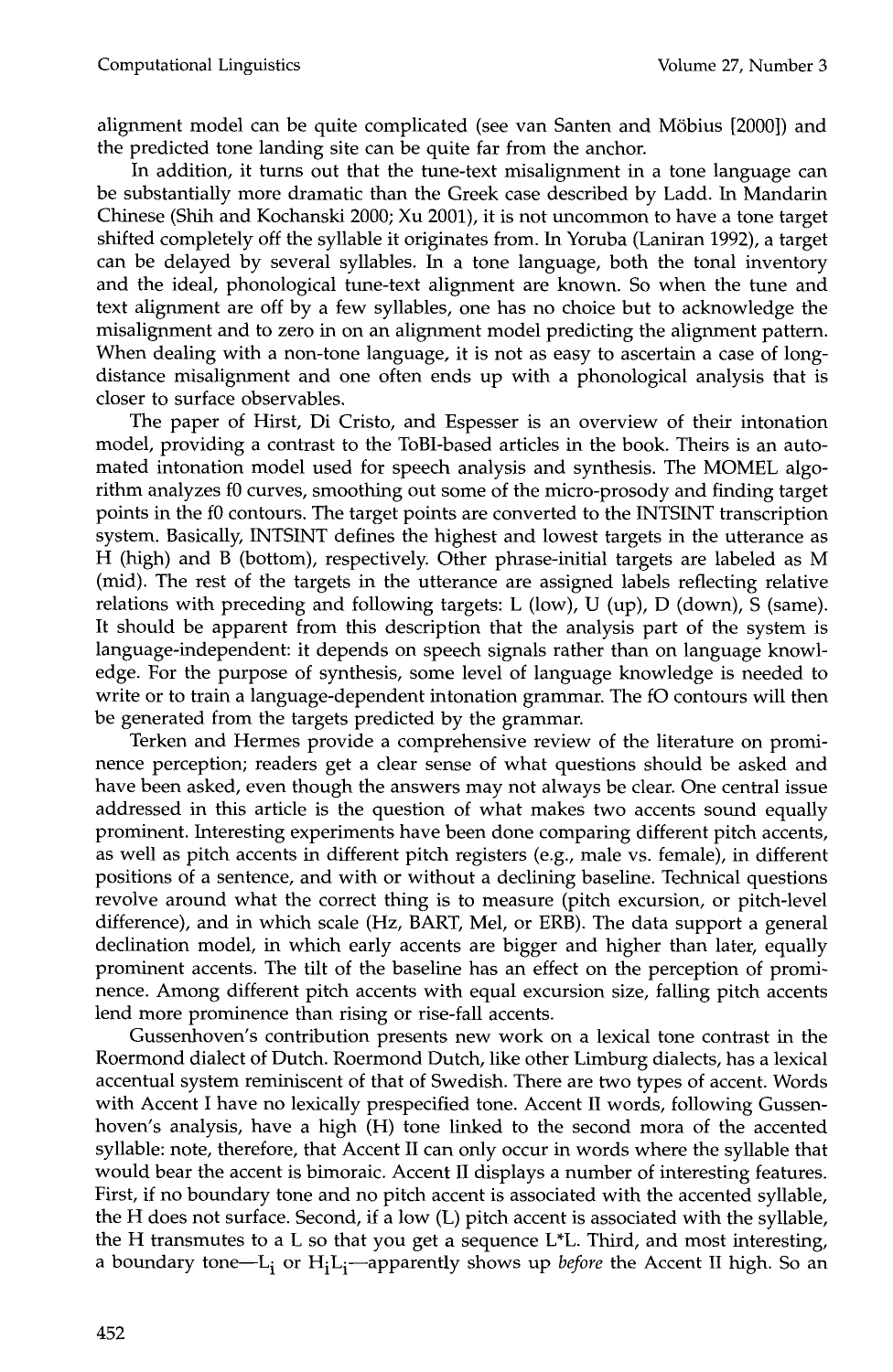"underlying" sequence such as  $\mathrm{H^{*}HL_{i}}$ —where  $\mathrm{H^{*}}$  is an intonationally assigned pitch accent, H is the Accent II tone, and  $L_i$  is the boundary tone—surfaces as an HLH tone sequence rather than the expected HHL. As Gussenhoven notes, this is the first documented instance of a boundary tone being anything other than peripheral, and it has somewhat the flavor of morphological infixation.

Gussenhoven argues that a derivational account—what he terms an "SPE" (Chomsky and Halle 1968) account--would lead to an ordering paradox between two rules, both of which one would seemingly need: the rule that transmutes  $L^*H$  to  $L^*L$ , and the metathesis rule that reorders the boundary tone before an Accent II H. Note that in this derivational account, Gussenhoven assumes that the metathesis rule is a transformational rule that refers to the tone sequence and the boundary, and nothing else. Having rejected such an account, Gussenhoven presents a constraint-based analysis within the Optimality Theory (OT) framework, making use of about ten ranked constraints. Central to the boundary tone reordering is the assumption of two constraints, one (ALIGNT<sub>i</sub>RT) that states that the boundary tone wants to align to the right of its phrasal domain, and the other (ALIGNLEXRT) which states that the Accent II H wants to align to the right of its syllable, which of course coincides with the right of the phrasal domain if that syllable is final. The ranking ALIGNLEXRT  $\gg$  ALIGNT, RT achieves the desired result that the Accent II H comes after the boundary tone.

Though Gussenhoven presents what seems to be a particularly compelling argument for OT, the Roermond data are actually grist for any number of theoretical mills. For example, taking Gussenhoven's proposal for a lexical H tone at face value, one could explore the possibility of a more traditional autosegmental analysis: the straw man derivational analysis that Gussenhoven presents is hardly fair to the quarter of a century of phonology between SPE and the advent of OT. Then there is the possibility of *not* taking Gussenhoven's analysis at face value. Indeed, two properties of Accent II-the transmutation of the H to L after  $L^*$ , and the complete loss of H in accent-free non-boundary contrasts--suggests the possibility that Accent II may not involve a lexically specified H at all, but rather merely a different timing specification for whatever accent (if any) gets associated with the syllable. Such an approach would not be without complications, but it seems nonetheless worth exploring.

Beckman and Cohen's is the second of the articles in this book to report new data. This article is a follow up of earlier work by Beckman and Edwards (1994) on the differences in the jaw-opening movements of two types of lengthening: lengthening for accent, and phrase-final lengthening. The data consist of the syllable *pop,*  stressed/accented, stressed/unaccented, and unstressed. These stimuli are embedded in phrase-final as well as non-final positions. Beckman and Cohen consider three articulatory models to account for the jaw-tracing differences between full and reduced vowels: a truncation model, a rescaling model, and a hybrid model. The preliminary analysis suggests that the hybrid model works best. This study supports earlier findings that not all lengthenings are accomplished in the same way. Contrasting with an unstressed syllable, a stressed syllable is longer, and has a more extreme displacement of the jaw, but with higher velocity in the movement; this is not accounted for by the truncation model, which predicts the velocity of the movement to be the same. In phrase-final position, lengthening is accompanied by slower movement.

Shattuck-Hufnagel's paper presents three types of arguments, based on stress shift, glottalization, and rhythmic pattern in speech--with data obtained from a speech corpus--to support the prosodic planning hypothesis, namely that speech production is planned with reference to prosodic structure. She suggests that the so-called stressshift rule is not really a rule that shifts stress to avoid stress clash. The main argument is that the "stress shift" effect may be achieved by the addition of an accent without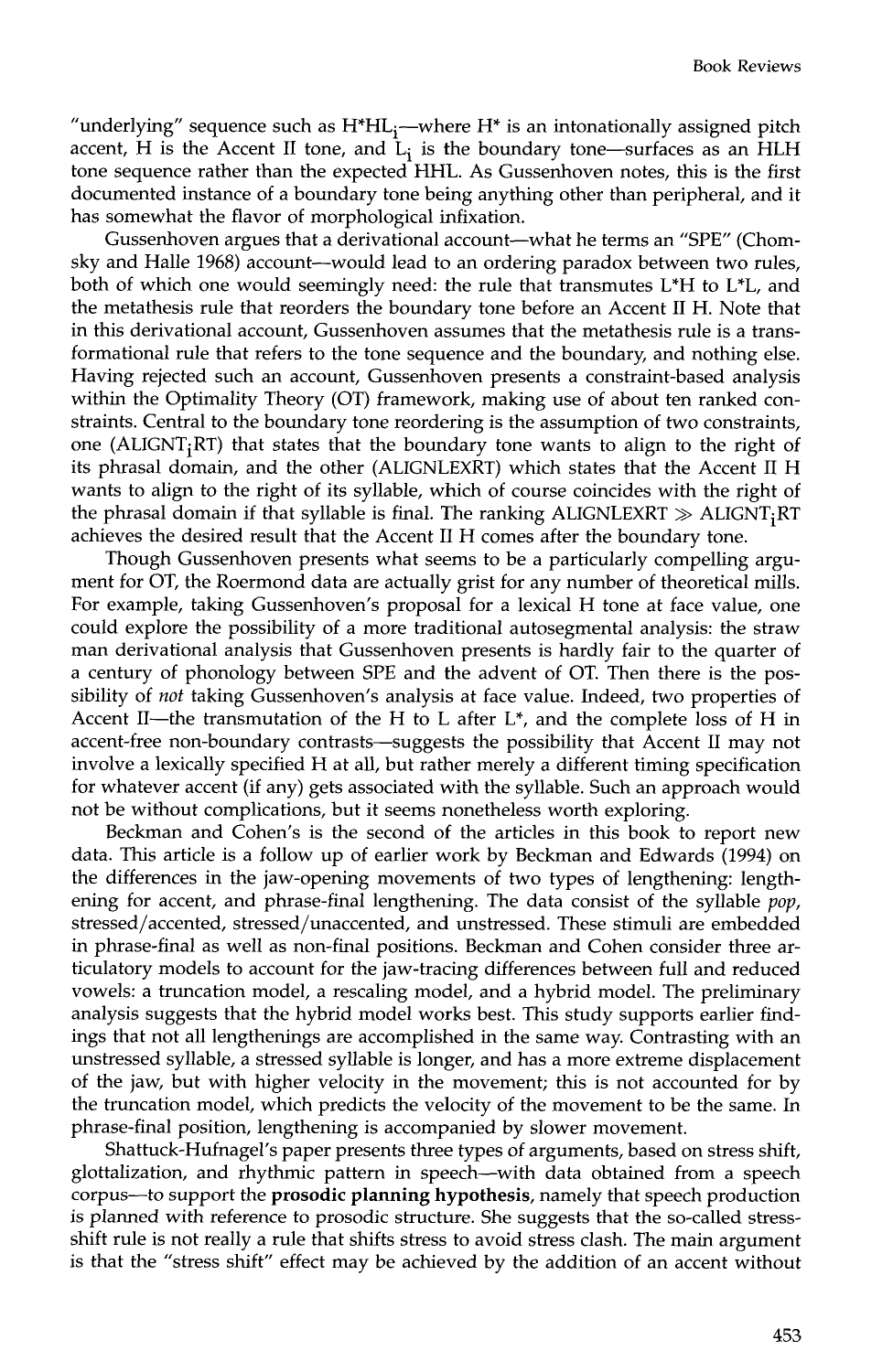shifting the original stress; it may also occur when there is no stress clash. There is a tendency for speakers to use a pair of accents to frame a prosodic phrase. The first landing site is the earliest full vowel in the phrase, and the last one is the nuclear accent. The stress-shift rule can be subsumed under this mechanism. Glottalization of a vowel-initial word such as *apple* is more common in phrase-initial position. Also, phrase-final position is frequently marked by glottalization. The use of accents and glottalization both have the effect of framing a prosodic phrase. Further evidence for prosodic structure comes from the preference for the use of alternating stress. Although sentences in natural speech often do not show strictly alternating stress, comparisons of sentences with and without rhythmic patterns show that sentences with rhythmic patterns are easier to produce and less prone to speech errors.

Selkirk presents an interesting analysis of English phonological phrasing in terms of OT. She starts by reviewing evidence from Bantu languages for the universality of two constraints, namely  $ALIGN_R$  XP, which states that "the right edge of any XP (maximal projection) in syntactic structure must be aligned with the right edge of a MaP (major phrase) in prosodic structure", and a constraint proposed by Truckenbrodt (1995), WRAP XP, which states that "the elements of an input morphosyntactic constituent of type XP must be contained within a prosodic constituent of type MaP in output representation". Since the first constraint requires the right edges of MaPs to align with the right edge of each XP, whereas the second requires all XPs to be contained within a (single) MaP, the two constraints are inherently in conflict. In English, it seems that there is no evidence for ranking between  $ALIGN_R$  XP and WRAP XP. This is because a sentence such as *She 16aned her r6llerblades to R6bin--where,* crucially, each of the words *loaned, rollerblades* and *Robin* are accented--can be phrased as either *(She lóaned her róllerblades)* MaP (to Róbin) MaP, with two MaPs, or *(She lóaned her róllerblades to Róbin*) $_{\text{Map}}$ , with one. The first case violates WRAP XP, the second violates ALIGN<sub>R</sub> XP, but both violations seem to be equal. What is not accounted for is the failure of an "overphrased" version, namely *(She lóaned)* MaP *(her róllerblades)* MaP *(to*  $R6bin<sub>Map</sub>$ , which is a violation of WRAP XP, but not ALIGN<sub>R</sub> XP. This motivates the introduction of a third, lower-ranked constraint BINMAP, which requires MaPs with just two accentual phrases; the overphrased version then has three violations of this constraint.

Selkirk then turns to ALIGN<sub>R</sub> FOCUS, which requires the alignment of a MaP with a focused constituent, and she argues that it is higher ranked than the other constraints. Thus a focused version of *She ldaned her rdllerblades to Robin* has one optimal candidate: *(She lóaned)<sub>MaP</sub> (her róllerblades)<sub>MaP</sub> (to Róbin)<sub>MaP</sub>. Here, the boundary af*ter *loaned* is favored by ALIGN<sub>R</sub> FOCUS, and the boundary after *rollerblades* is favored by ALIGN<sub>R</sub> XP.

Selkirk's data are based on intuitive judgments concerning the putative presence or absence of a MaP boundary tone, the diagnostic she adopts (following Beckman and Pierrehumbert [1986]) for deciding whether a phrase boundary is present. It would be interesting to see to what extent these data hold up under experimental conditions.

Ostendorf presents a brief review of linguistic and engineering issues related to the automatic detection of prosodic boundaries. As she points out, automatic boundary detection is desirable in a number of areas of speech technology. For example, in speech recognition and understanding, prosodic information can, in principle, be used to prune the search space (since some hypotheses are likely to be incompatible with a given phrasing) and to score linguistic hypotheses. Automatic detection is also desirable in text-to-speech synthesis to aid in the rapid development of prosodically labeled databases. A holy grail of this enterprise, as Ostendorf notes, is an approach that is robust enough to work on spontaneous speech: current automatic phrase de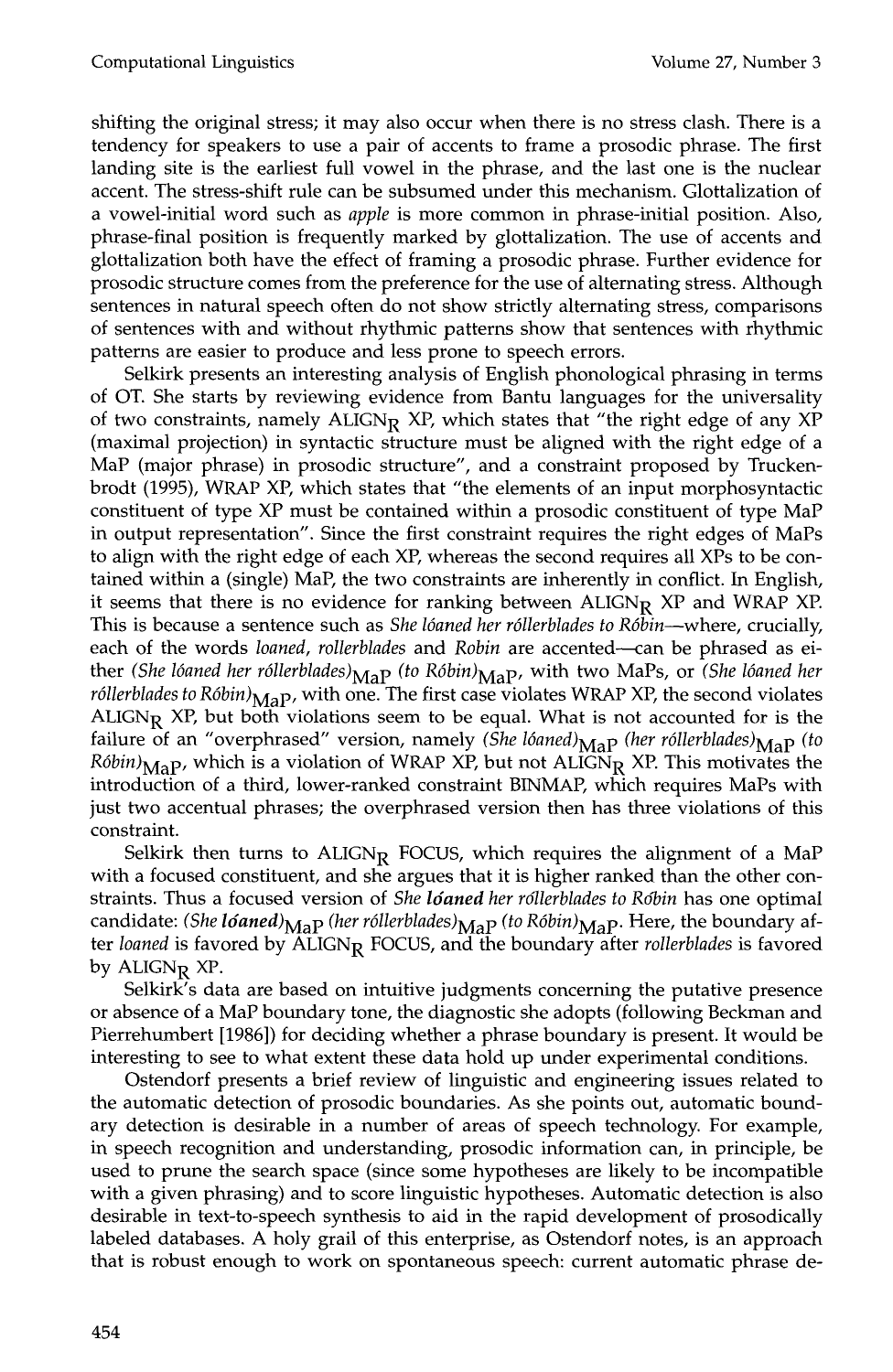tection methods work well only on read speech and perform considerably less well on the kind of conversational speech found in the Switchboard corpus.

Campbell presents an overview of work on duration modeling, starting with a rather detailed account of Klatt's (1973) rule-based model, and covering various statistical approaches such as Riley's (1990) CART-based models and van Santen's (1994) sum-of-products models. Campbell's own view is that segment-based models of duration are misguided because they are based on the notion of a segment's "inherent duration," and that instead one should model higher levels of prosodic structure (syllables, feet, or even prosodic phrases), deriving segmental durations once the higher-level durations are set up. The second half of the article describes earlier work of Campbell that provides support for a syllable-based approach from English and Japanese.<sup>1</sup>

Hirschberg concludes the book with a review of earlier work on prosodic cues that differentiate speaking style--or, more properly, two particular speaking styles, namely read speech and spontaneous speech. She catalogs differences in rate (read speech is faster), differences in the distribution of different boundary tones, and differences in the rates of disfluencies, as well as a few other factors. Disfluencies, while more common in spontaneous speech, as one might expect, are nonetheless sufficiently rare in both styles that they are not a particularly useful cue to distinguishing the two.

Finally, a word on production quality, which unfortunately is mediocre. There are a variety of problems, particularly with the presentation of some of the figures and the equations. So, the shaded areas of the tableaux in Selkirk's paper are too dark, though the ones in Gussenhoven's paper are fine. In at least a couple of the papers-Gussenhoven, Campbell--there are some quite annoying changes in font size between successive linguistic examples or equations. On the whole the production quality is not what you would expect for a volume that lists at over US\$150. But there is presumably nothing to do here but lament the fact that as academic publishers continue to up the prices of their wares, they also seem to be taking less and less care in their production.

## **References**

- Beckman, Mary and Jan Edwards. 1994. Articulatory evidence for differentiating stress categories. In P. A. Keating, editor, *Phonological Structure and Phonetic Form: Papers in Laboratory Phonology II1.*  Cambridge University Press, Cambridge, pages 7-33.
- Beckman, Mary and Janet Pierrehumbert. 1986. Intonational structure in English and Japanese. *Phonology,* 3:255-309.
- Bruce, Gösta. 1987. How floating is focal accent? In K. Gregersen and H. Basboll, editors, *Nordic Prosody IV.* Odense University Press, Odense, pages 41-49.
- Chomsky, Noam and Morris Halle. 1968. *The Sound Pattern of English.* Harper and Row, New York, NY.

Fant, Gunnar and A. Krukenberg. 1994. Notes on stress and word accent in Swedish. *Speech Transmission Laboratory Quarterly Status Report.* Technical report, Department of Speech

Communication and Music Acoustics, KTH, Stockholm.

- Klatt, Dennis. 1973. Interaction between two factors that influence vowel duration. *Journal of the Acoustical Society of America,*  54:1102-1104.
- Laniran, Yettmde. 1992. *Intonation in Tone Languages: The Phonetic Implementation of Tones in Yoruba.* Ph.D. thesis, Cornell University, Ithaca, NY.
- Riley, M. D. 1990. Tree-based modeling for speech synthesis. In *Proceedings of the ESCA Workshop on Speech Synthesis,*  229-232, European Speech Communication Association.
- Shih, Chilin and Greg Kochanski. 2000. Chinese tone modeling with Stem-ML. In *International Conference on Spoken Language Processing, 2000,* article 1232, Beijing.
- Truckenbrodt, H. 1995. *Phonological Phrases: Their Relation to Syntax, Prominence and Focus.* Ph.D. thesis, Massachusetts Institute of Technology, Cambridge, MA.

<sup>1</sup> In work published about the same time as this book, van Santen and Shih (2000) present arguments against the syllable-based approach as espoused by Campbell.